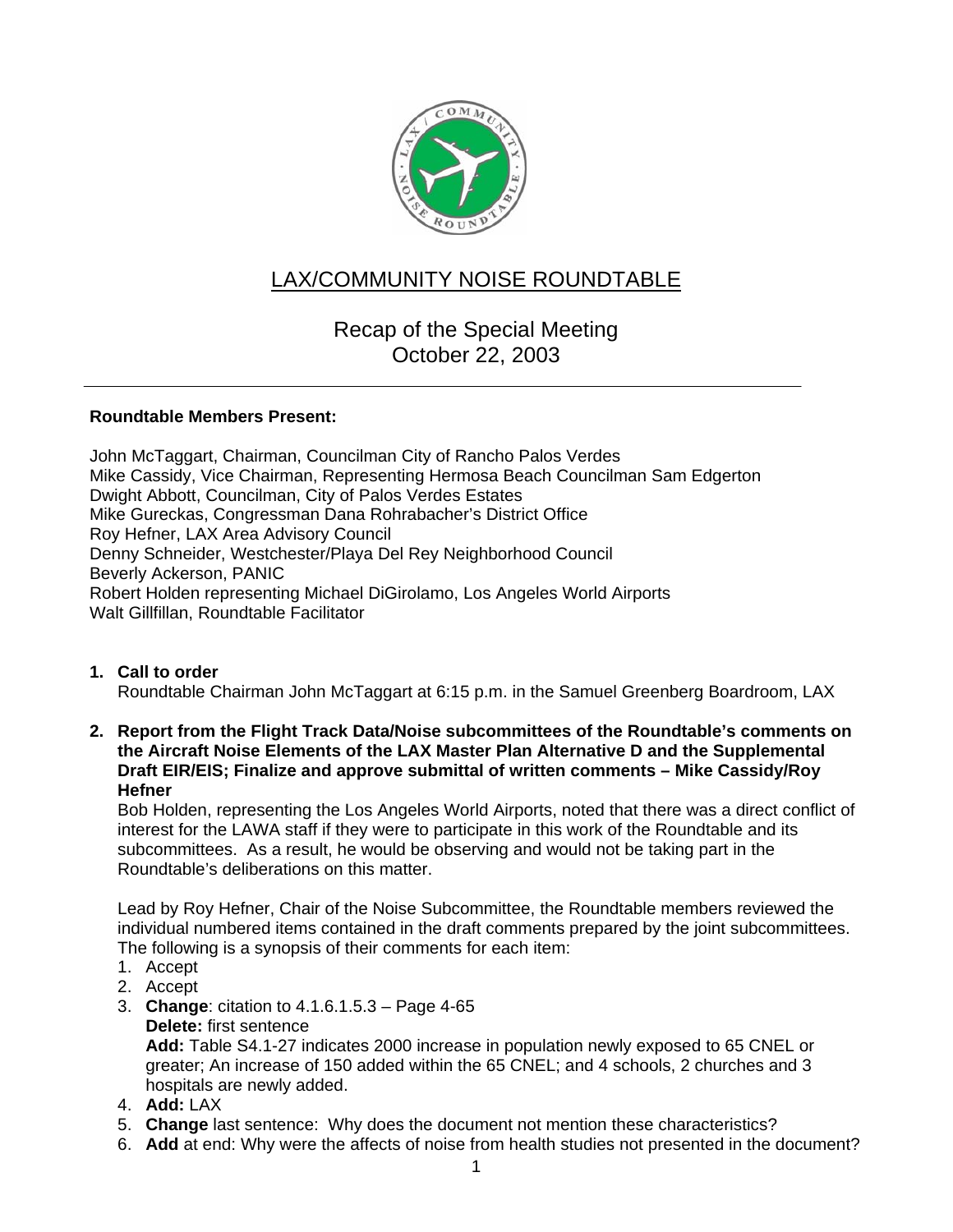- 7. **Correct:** last sentence Why were ….
- 8. Accept
- 9. **Add:** last sentence …times a day are single event ….
- 10. **Change:** last sentence …Why were the WHO numbers not ……
- 11. **Add:** last sentence . Why were the actual metrics not incorporated?
- 12. **Make** first sentence 12A **Make** second and fourth sentences 12B **Make** third sentence 12C **Add**12D: What will be the noise impact of air traffic rerouting during runway reconstruction?
- 13. **Change:** first sentence …to airport neighbors …..
- 14. **Change:** first sentence …noise measurements …….. **Delete:** last sentence – last four words
- 15. **Delete:** first sentence past and future
- 16. **Add:** first sentence ….beach communities and the Palos Verdes Peninsula even ……
- 17. **Add:** after the last sentence (See Comment 10)
- 18. **Add:** New first sentence What fleet mix in 2015 was used to arrive at the conclusions in the report?

## **Delete:** third sentence

Add: to second sentence – How many are turbo-prop .....

- 19. Accept
- 20. **Add:** to first sentence …..Los Angeles continued to support the …… airport capacities and a cap of 78.9 MAP at LAX?
- 21. Accept
- 22. **Add:** first sentence ….relies on mitigation measures based on a successful ….. **Change:** Last sentence – Why are there no studies …

22A. NOTE THAT THIS ITEM WAS NOT NUMBERED. IT SHOULD HAVE BEEN NUMBER 23. I HAVE CONSIDERED IT AS 22A SO THAT THE REMAINDER OF THE ITEMS WILL BE THE SAME

Add: Second paragraph, first sentence - ....children in affected schools like the Lennox ..... **Change:** Second paragraph, first sentence ….been one with aircraft noise? **Add:** Second paragraph, end of last sentence - …..learn without noise?

- 23. **Change:** last sentence ….. and comparisons should have been provided. **Add:** a new last sentence – What metric values were used to determine these levels of significance?
- 24. Accept
- 25. **Add:** a new last sentence How many households refused the sound insulation offers because of easement requirements?
- 26. **Change:** last sentence Why didn't the document include the necessary …..
- 27. **Add:** a new first sentence The Automated People Mover has noise impacts on hotels.
- 28. **Add:** NEW ITEM: What are the air cargo air traffic noise impacts at present, during construction in the future after construction is completed?

Upon completion of the Roundtable's review, it was moved and seconded that the Subcommittees' report, as modified by the Roundtable, be accepted and that it be submitted to LAWA as the Roundtable's comments on the Supplemental Master Plan EIR. Mr. Holden, representing LAWA, abstained from voting on this action.

**3. Roundtable testimony at the November 13, 2003 Hearing of the California Assembly Select Committee on Airports and the Airline Industry at LAX – John McTaggart/Walter Gillfillan**  Walter Gillfillan summarized the information in his memo to the Roundtable concerning the upcoming hearing and asked if the Roundtable were interested in presenting comments to the Committee on the 60-65 CNEL noise criteria. The Roundtable elected to testify and directed that the Roundtable Consultant draft a statement for review/comment by the members. Due to a